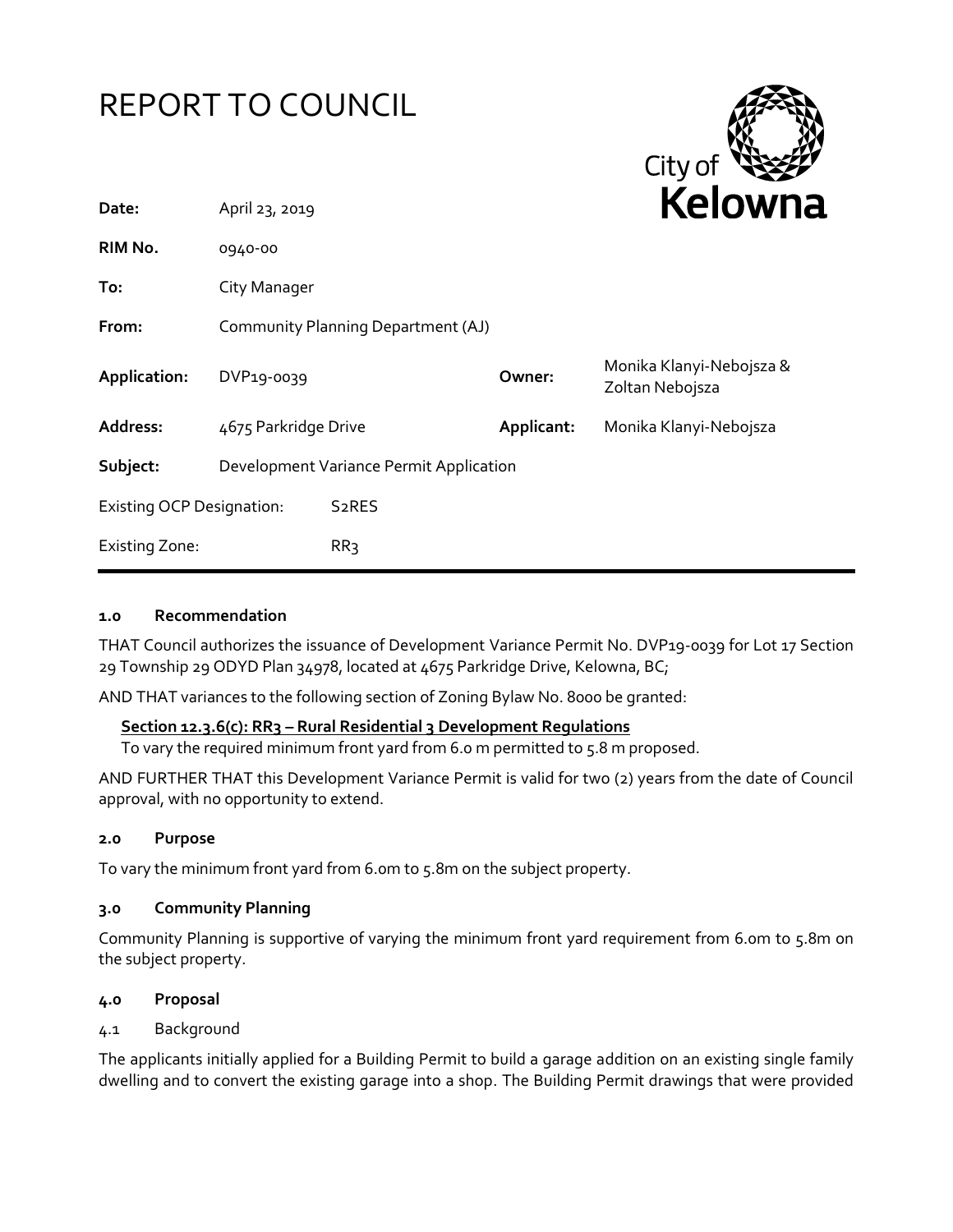and approved state that addition was to be setback from the front property line by 6.1m (BP 59421, approved on October 11, 2018).

Framing of the addition was completed based on measurements provided in the approved building permit drawings. During building inspection in late November, the front of the addition was determined to be too close to the front property line, and a stop work order was placed on the project. A new site survey was conducted which determined that the addition is 5.83m from the front property line. As the minimum required front yard for the RR3 zone is 6.0m, a Development Variance Permit application was required.

# 4.2 Project Description

Overall, this Development Variance Permit application was needed due to the incorrect information regarding the front yard setback provided on the initial Building Permit drawings. It would have been highly preferable if accurate information was provided at the Building Permit stage. However, given the relatively minor nature of the variance and that the applicant would be required to demolish and rebuild part of their addition without support for the Development Variance Permit, staff is a willing to provide support for this application. The variance will have limited impact on the established street pattern, and the project meets all other zoning regulations including height, floor area, site coverage, and side and rear yard setbacks.

# 4.3 Site Context

Adjacent land uses are as follows:

| <b>Orientation</b> | Zoning | <b>Land Use</b>        |
|--------------------|--------|------------------------|
| North              | RR3    | Single Family Dwelling |
| East               | RR3    | Single Family Dwelling |
| South              | RR3    | Single Family Dwelling |
| West               | RR3    | Single Family Dwelling |

# **Subject Property Map: 4675 Parkridge Drive**

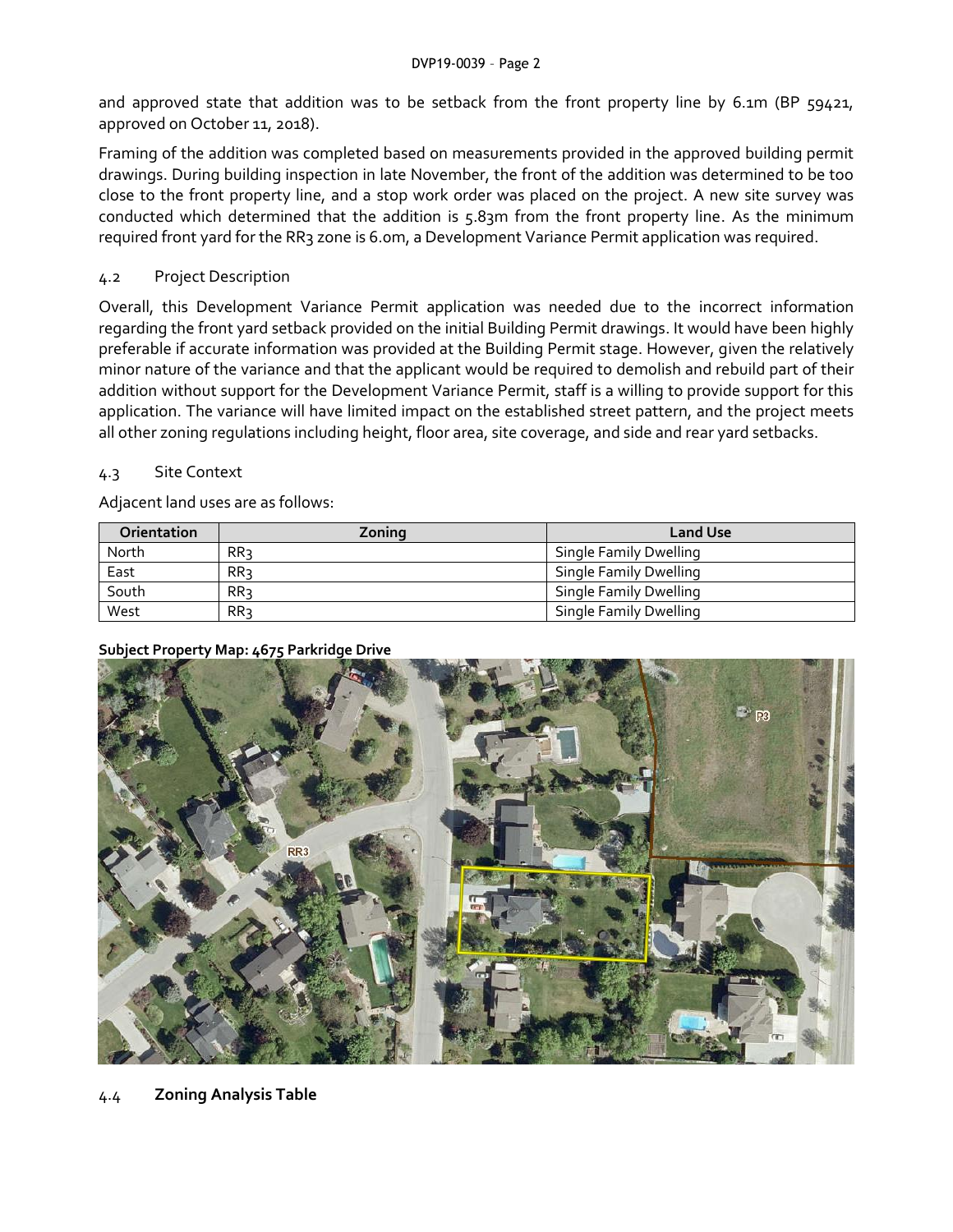#### DVP19-0039 – Page 3

| <b>Zoning Analysis Table</b>                |                    |  |  |  |  |
|---------------------------------------------|--------------------|--|--|--|--|
| <b>RR3 ZONE REQUIREMENTS</b>                | <b>PROPOSAL</b>    |  |  |  |  |
| <b>Existing Lot/Subdivision Regulations</b> |                    |  |  |  |  |
| $16$ oom <sup>2</sup>                       | 2044m <sup>2</sup> |  |  |  |  |
| 18.0m                                       | 30.5m              |  |  |  |  |
| 30.0m                                       | 67.05m             |  |  |  |  |
| <b>Development Regulations</b>              |                    |  |  |  |  |
| 6.om                                        | $5.8$ 3mo          |  |  |  |  |
| 2.0 <sub>m</sub>                            | 8.68m              |  |  |  |  |
| 2.0 <sub>m</sub>                            | 2.27m              |  |  |  |  |
| 7.5 <sub>m</sub>                            | >7.5 <sup>m</sup>  |  |  |  |  |
|                                             |                    |  |  |  |  |

Indicates a requested variance to the required minimum front yard from 6.0m to 5.83m.

## **5.0 Current Development Policies**

5.1 Kelowna Official Community Plan (OCP)

## **Development Process**

**Single/Two Unit Residential (S2RES).<sup>1</sup>** Single detached homes for occupancy by one family, single detached homes with a secondary suite or carriage house, semi-detached buildings used for two dwelling units, modular homes, bareland strata, and those complementary uses (i.e. minor care centres, minor public services/utilities, convenience facility and neighbourhood parks), which are integral components of urban neighbourhoods. Suitability of non-residential developments within the neighbourhood environment will be determined on a site-specific basis. Non-residential developments causing increases in traffic, parking demands or noise in excess of what would typically be experienced in a low density neighbourhood would not be considered suitable.

# **6.0 Technical Comments**

- 6.1 Building & Permitting Department
	- No comment.
- 6.2 Development Engineering Department
	- See attached Development Engineering Memorandum.

## 6.3 Fire Department

1

- Requirements of section 9.10.19 Smoke Alarms and Carbon Monoxide alarms of the BCBC 2012 are to be met.
- Provide separations in accordance with BCBC at the rear of the structure.
- Provisions to be made for the protection of adjacent structure(s) during construction.

# **7.0 Application Chronology**

Date of Application Received: December 11, 2018 Date Neighbourhood Notification Completed: February 8, 2019

R**eport prepared by:** Arlene Janousek, Planner

<sup>&</sup>lt;sup>1</sup> City of Kelowna Official Community Plan, Chapter 4.